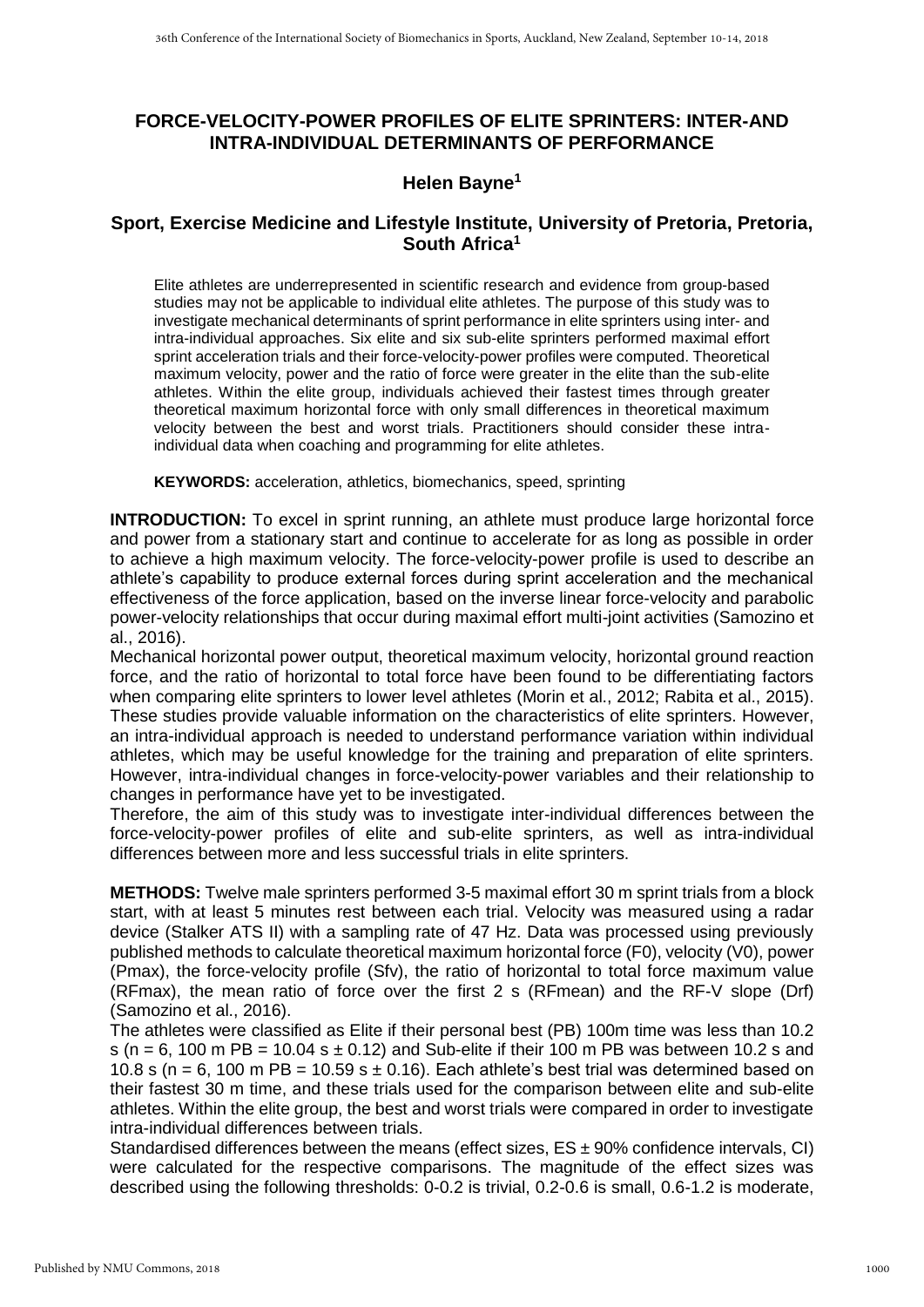1.2-2.0 is large, and >2.0 is very large (Hopkins, Marshall, Batterham, & Hanin, 2009). The likelihood that these differences were at least small (ES >0.2) was also calculated and these likelihoods were used to make a qualitative probabilistic inference about the true differences: if the likelihood of the effect being substantially greater and smaller than 0.2 were both greater than 5%, the effect was reported as unclear. Otherwise the effect was clear and reported as the magnitude of the observed value, which was described qualitatively using the following thresholds: 25-75%, possibly; >75%; likely; >95%, very likely; >99% almost certainly (Hopkins et al., 2009). Magnitude-based inference analysis was completed using a specifically designed, freely available spreadsheet (Hopkins, 2000).

**RESULTS:** Large effect sizes (ES) were found between sub-elite and elite sprinters for 30m time (ES = 1.6), V0 (ES = -1.4), Pmax (ES = -1.2), and RFmean (ES = -1.3), a moderate effect size for RFpeak (ES =  $-0.8$ ) and small effect sizes for F0 (ES =  $-0.4$ ) and Drf (ES =  $-0.6$ ). There were large to very large intra-individual effect sizes between the elite athletes' best and worst trials for 30m time (ES = 2.3), F0 (ES = -1.6), Pmax (ES = -2.1), and RFpeak (ES = -1.8), a moderate effect size for Drf ( $ES = 0.9$ ), and small effect sizes for V0 ( $ES = -0.3$ ) and RFmean  $(ES = -0.4)$ .

| Table 1: Mechanical variables during maximal sprint acceleration of Elite (Best and Worst trial) |  |  |  |  |  |
|--------------------------------------------------------------------------------------------------|--|--|--|--|--|
| and Sub-elite (Best trial) sprinters                                                             |  |  |  |  |  |

|                  |                   |                       |                    | <b>Standardised Differences</b> |                                      |
|------------------|-------------------|-----------------------|--------------------|---------------------------------|--------------------------------------|
|                  | <b>Elite Best</b> | <b>Sub-elite Best</b> | <b>Elite Worst</b> | Sub-Elite vs<br><b>Elite</b>    | <b>Elite Worst vs</b><br><b>Best</b> |
|                  |                   | Mean (SD)             |                    | ES (90% CI)                     |                                      |
| 30m(s)           | 3.87(0.06)        | 4.08(0.13)            | 4.05(0.05)         | 1.6(0.9)                        | 2.3(0.9)                             |
| VO (m/s)         | 10.7(0.4)         | 9.9(0.4)              | 10.6(0.2)          | $-1.4(0.9)$                     | $-0.3(0.4)$                          |
| <b>F0 (N/kg)</b> | 10.2(0.5)         | 9.9(0.7)              | 9.1(0.5)           | $-0.4(0.9)$                     | $-1.6(0.7)$                          |
| Pmax (W/kg)      | 27.4(1.1)         | 24.6(2.1)             | 24.1(1.2)          | $-1.2(0.9)$                     | $-2.1(0.7)$                          |
| Sfv              | $-72.9(13.3)$     | $-72.1(17.2)$         | $-65.7(11.5)$      | 0.0(1.1)                        | 0.4(0.3)                             |
| RFpeak (%)       | 60.2(1.1)         | 58.4(2)               | 56.9(1.5)          | $-0.8(0.9)$                     | $-1.8(0.8)$                          |
| RFmean (%)       | 31.5(0.9)         | 29.6(1.2)             | 31.2(0.5)          | $-1.3(0.7)$                     | $-0.4(0.5)$                          |
| Drf $(\%)$       | $-8.0(0.6)$       | $-8.5(0.7)$           | $-7.4(0.4)$        | $-0.6(0.9)$                     | 0.9(0.7)                             |



**Figure 1: Standardised differences (ES ± 90% CI) between Elite and Sub-elite sprinters (A) and Best and Worst trials of Elite sprinters (B), with qualitative descriptors of effect size magnitude and likelihood that the true difference is at least small. Shaded area represents a trivial difference (ES <0.2).**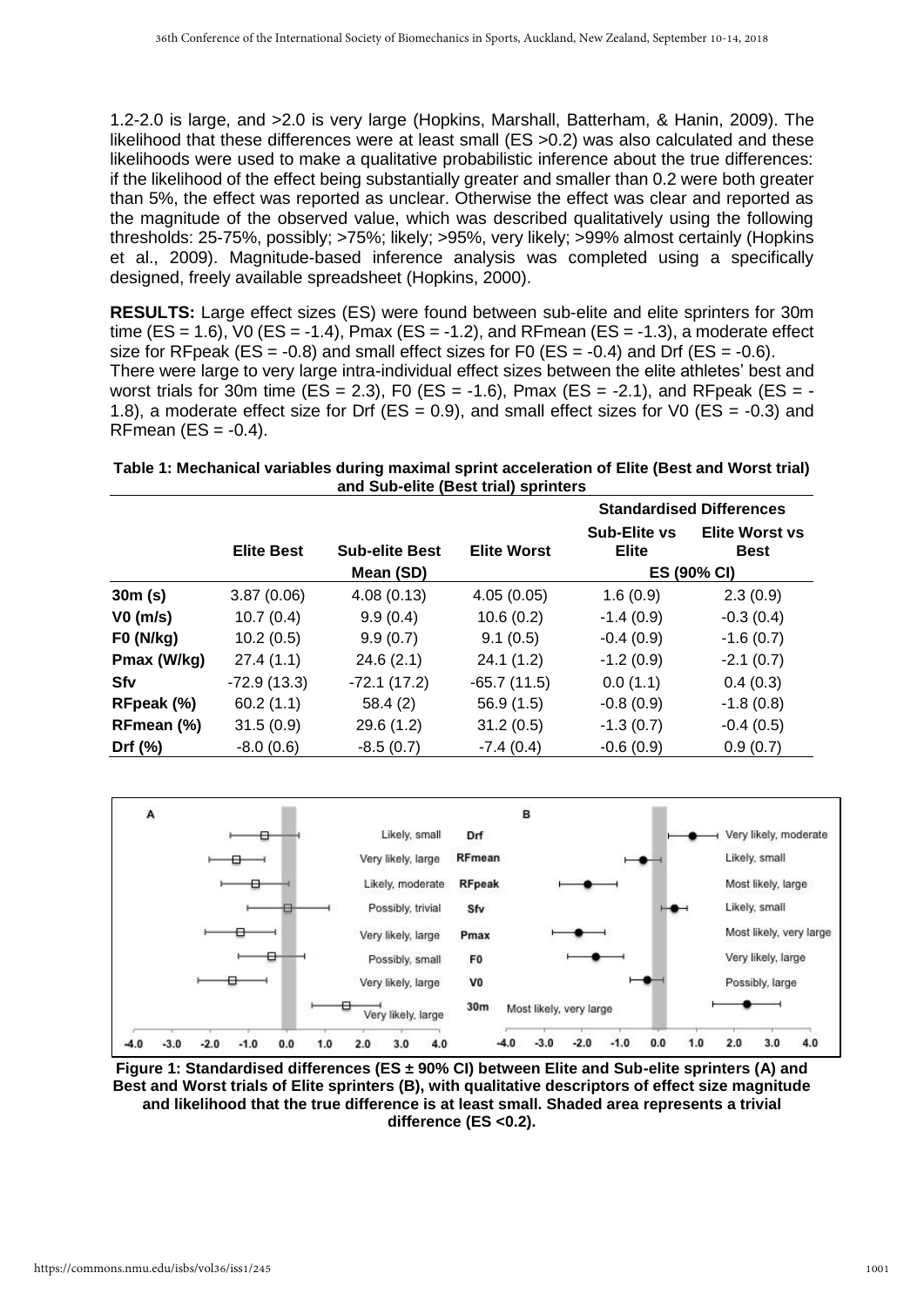**DISCUSSION:** Elite sprinters achieved faster 30 m times than their sub-elite counterparts, with greater maximum horizontal power and theoretical maximum velocity but only a small difference in theoretical maximum horizontal force. This suggests that the ability to generate horizontal forces at high running speed is a more important differentiator between these performance levels than horizontal force production at the start of the sprint. The elite sprinters were found to have a higher mean ratio of force over the first two seconds of the trial. The peak ratio of force at the start and the rate of decrease in the ratio of force with increasing velocity (Drf) were also better in the elite sprinters but to a lesser extent (moderate and small effect sizes, respectively). As the mean ratio of force is influenced by its peak and rate of decrease, this finding indicates that both components must be well executed to achieve a higher mean ratio of force throughout the sprint. Elite sprinters are therefore able to produce larger horizontal force that decreases at a lower rate with increasing velocity. These findings are in agreement with previous studies (Morin et al., 2012; Rabita et al., 2015).

Understanding intra-individual determinants of performance is important for athletes at the elite level who are trying to further improve their own performance. In contrast to the group-based analysis, it was found that theoretical maximum horizontal force was the major differentiator between the elite athletes' best and worst performances, as it was much lower in the worst trial, while the theoretical maximum horizontal velocity was only slightly decreased. A likely small decrement in mean ratio of force was observed in the worst trial, with a lower peak ratio of force but an improved Drf (less negative value). This reemphasises the importance of both factors in order to achieve high overall ratio of force.

Nagahara and colleagues (2017) applied an intra-individual approach to the analysis of stepto-step spatiotemporal variables and ground reaction forces. They reported that athletes achieved faster 60m sprint times through a higher step frequency and greater propulsive force, particularly during initial acceleration. The results of the current study appear to support these findings, as a greater propulsive force with each step, applied at a high step frequency during initial acceleration, would increase the horizontal force at the high force-low velocity region of the force-velocity relationship.

Empirical research involving elite athletes is rare, which presents challenges for practitioners working in elite sport as the existing evidence is overwhelmingly derived from non-elite athletes and may not necessarily be applicable. The current study involved world-class sprinters and provides some insights into the determinants of performance in individuals within this category. These data may be used to further investigate the mechanisms through which the key mechanical variables can be enhanced, such as kinematic factors, coaching cues, and neuromuscular function.

**CONCLUSION:** This study supports previous reports that theoretical maximum velocity, power, and the ratio of horizontal to total force are important differentiators between elite and sub-elite sprinters. However, intra-individual differences in acceleration performance of elite sprinters were more strongly related to changes in theoretical maximum horizontal force than velocity. Therefore, when utilising force-velocity-power profiles to assess elite sprinters who are capable of high theoretical maximum velocity, it is important to emphasise training methods to enhance horizontal force during initial acceleration.

## **REFERENCES**

- Hopkins, W. (2000). A new view of statistics. Retrieved from http://www.sportsci.org/resource/stats.
- Hopkins, W., Marshall, S., Batterham, A., Hanin, J. (2009). Progressive statistics for studies in sports medicine and exercise science. *Medicine and Science in Sports and Exercise*, 41(1),  $3 - 12$
- Morin, J.-B., Bourdin, M., Edouard, E., Peyrot, N., Samozino, P., Lacour, J.-R. (2012). Mechanical determinants of 100-m sprint running performance. *European Journal of Applied Physiology,* 112, 3921-30.